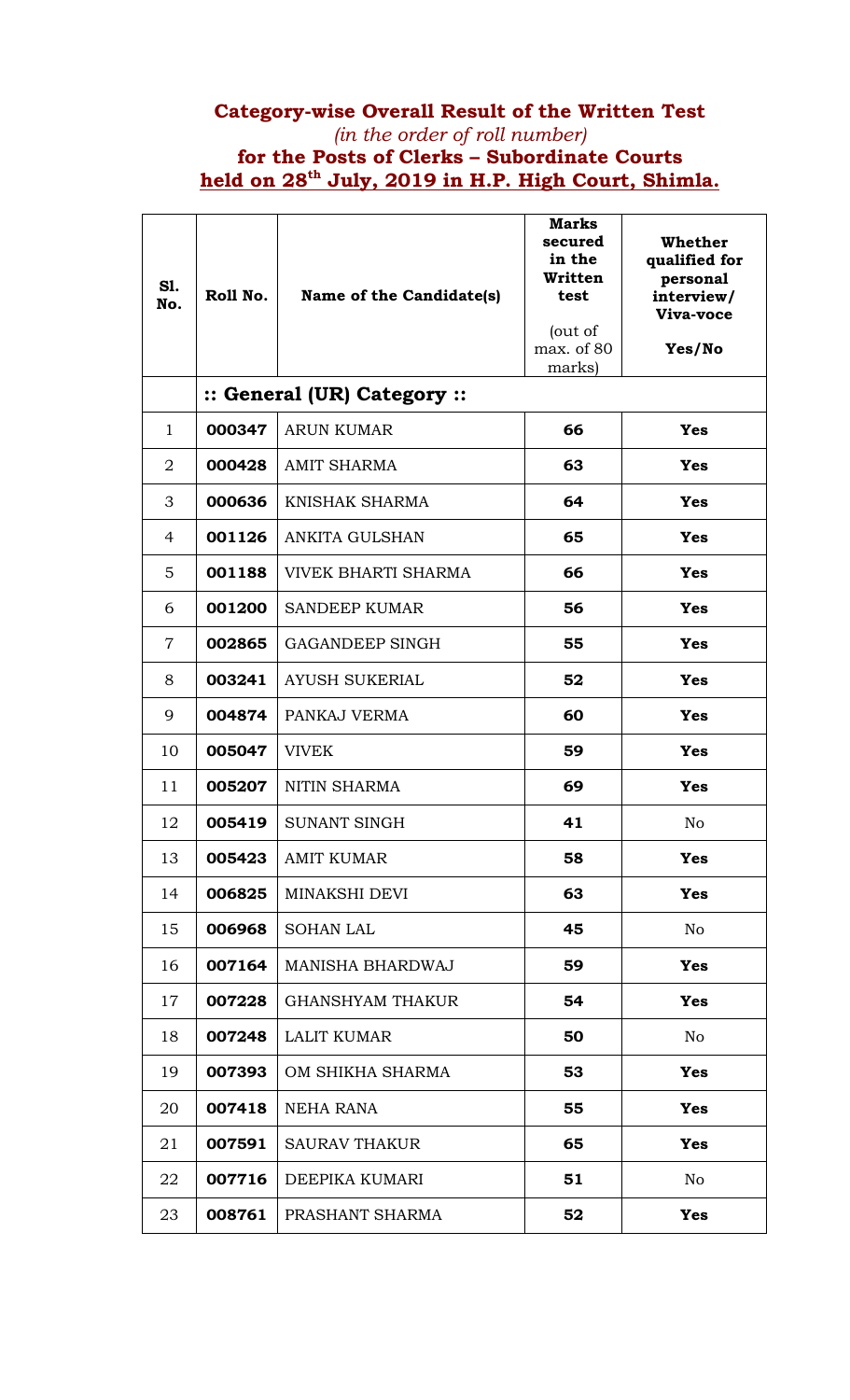| S1.<br>No. | Roll No. | Name of the Candidate(s) | Marks<br>secured<br>in the<br>Written<br>test<br>(out of<br>max. of 80<br>marks) | Whether<br>qualified for<br>personal<br>interview/<br>Viva-voce<br>Yes/No |
|------------|----------|--------------------------|----------------------------------------------------------------------------------|---------------------------------------------------------------------------|
| 24         | 008950   | <b>KRITIKA SHARMA</b>    | 65                                                                               | <b>Yes</b>                                                                |
| 25         | 009102   | <b>SHASHI PAL</b>        | 47                                                                               | N <sub>o</sub>                                                            |
| 26         | 009146   | <b>ISHAN SHARMA</b>      | 61                                                                               | <b>Yes</b>                                                                |
| 27         | 009293   | <b>SURYA SINGH</b>       | 56                                                                               | <b>Yes</b>                                                                |
| 28         | 010174   | <b>VARSHA GOYAL</b>      | 63                                                                               | <b>Yes</b>                                                                |
| 29         | 011407   | <b>ANKESH SHARMA</b>     | 41                                                                               | N <sub>o</sub>                                                            |
| 30         | 011661   | HITESHI SHARMA           | 55                                                                               | <b>Yes</b>                                                                |
| 31         | 011929   | PRATEEK SHARMA           | 51                                                                               | N <sub>o</sub>                                                            |
| 32         | 012412   | <b>VIVEK KUMAR</b>       | 65                                                                               | <b>Yes</b>                                                                |
| 33         | 012413   | Rakesh sharma            | 51                                                                               | N <sub>o</sub>                                                            |
| 34         | 012438   | <b>VIVEK SHARMA</b>      | 42                                                                               | N <sub>o</sub>                                                            |
| 35         | 013469   | VAISHALI WALIA           | 60                                                                               | <b>Yes</b>                                                                |
| 36         | 014033   | <b>AJAY THAKUR</b>       | 51                                                                               | N <sub>o</sub>                                                            |
| 37         | 014048   | <b>SANDEEP KUMAR</b>     | 42                                                                               | N <sub>o</sub>                                                            |
| 38         | 014321   | <b>MANJEET</b>           | 49                                                                               | N <sub>o</sub>                                                            |
| 39         | 014657   | AJAY SINGH MANKOTIA      | 46                                                                               | No                                                                        |
| 40         | 014680   | <b>AJIT SINGH</b>        | 56                                                                               | <b>Yes</b>                                                                |
| 41         | 015095   | DISHA MEHTA              | 52                                                                               | <b>Yes</b>                                                                |
| 42         | 015164   | DEVENDER KUMAR           | 47                                                                               | N <sub>o</sub>                                                            |
| 43         | 015277   | PRERNA THAKUR            | 59                                                                               | <b>Yes</b>                                                                |
| 44         | 015320   | NUTAN SHARMA             | 53                                                                               | <b>Yes</b>                                                                |
| 45         | 015396   | PAWAN KUMAR              | 45                                                                               | N <sub>o</sub>                                                            |
| 46         | 015436   | RAGHAV GUPTA             | 53                                                                               | <b>Yes</b>                                                                |
| 47         | 015445   | <b>HET RAM</b>           | 48                                                                               | No                                                                        |
| 48         | 015719   | ANKUSH DUTTA             | 51                                                                               | No                                                                        |
| 49         | 015822   | <b>RAJEEV THAKUR</b>     | 56                                                                               | <b>Yes</b>                                                                |
| 50         | 015876   | RAJ KAMAL SHARMA         | 48                                                                               | No                                                                        |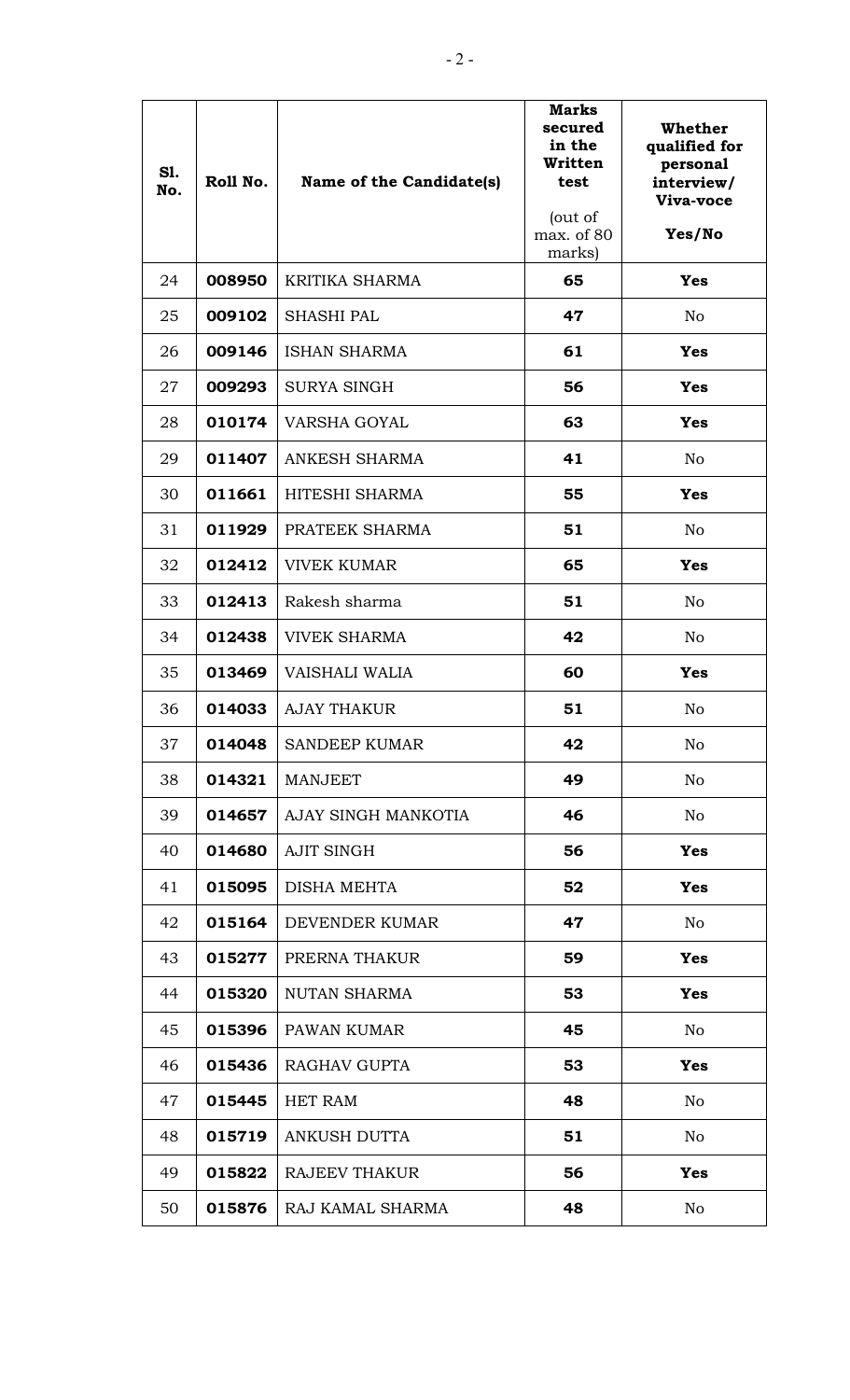| <b>S1.</b><br>No. | Roll No. | Name of the Candidate(s)    | <b>Marks</b><br>secured<br>in the<br>Written<br>test<br>(out of<br>max. of 80<br>marks) | <b>Whether</b><br>qualified for<br>personal<br>interview/<br>Viva-voce<br>Yes/No |
|-------------------|----------|-----------------------------|-----------------------------------------------------------------------------------------|----------------------------------------------------------------------------------|
| 51                | 016038   | UPENDER SINGH PATHANIA      | 51                                                                                      | N <sub>o</sub>                                                                   |
| 52                | 016162   | PANKAJ MEHTA                | 47                                                                                      | N <sub>o</sub>                                                                   |
| 53                | 016233   | <b>VIJAY PAL</b>            | 44                                                                                      | No                                                                               |
| 54                | 016339   | NITIN GUPTA                 | 49                                                                                      | No                                                                               |
| 55                | 016428   | DEVENDER SHARMA             | 40                                                                                      | No                                                                               |
| 56                | 016522   | <b>VINOD KUMAR</b>          | 49                                                                                      | No                                                                               |
| 57                | 016724   | RAGHAV SHARMA               | 49                                                                                      | N <sub>o</sub>                                                                   |
| 58                | 016785   | <b>SUMEET MEHTA</b>         | 54                                                                                      | <b>Yes</b>                                                                       |
| 59                | 016862   | PRADEEP KUMAR               | 53                                                                                      | <b>Yes</b>                                                                       |
| 60                | 016872   | DAMODER DUTT                | 48                                                                                      | No                                                                               |
| 61                | 016913   | <b>AMIT CHAUHAN</b>         | 52                                                                                      | <b>Yes</b>                                                                       |
| 62                | 016947   | <b>ASHISH KUMAR</b>         | 46                                                                                      | No                                                                               |
| 63                | 016999   | <b>HARSH KUMAR</b>          | 44                                                                                      | No                                                                               |
| 64                | 017063   | <b>SOMVEER</b>              | 63                                                                                      | <b>Yes</b>                                                                       |
| 65                | 017150   | <b>MEERA DEVI</b>           | 59                                                                                      | <b>Yes</b>                                                                       |
| 66                | 017193   | <b>PRIYANKA</b>             | 49                                                                                      | N <sub>o</sub>                                                                   |
| 67                | 017266   | <b>GAURAV SHARMA</b>        | 45                                                                                      | No                                                                               |
| 68                | 017293   | <b>JAGJEET SINGH THAKUR</b> | 55                                                                                      | <b>Yes</b>                                                                       |
| 69                | 017559   | <b>GANGA RAM</b>            | 46                                                                                      | No                                                                               |
| 70                | 017576   | ABHISHEK SHARMA             | 50                                                                                      | No                                                                               |
| 71                | 017755   | <b>ANISH THAKUR</b>         | 40                                                                                      | No                                                                               |
| 72                | 017791   | <b>ABHISHEK</b>             | 42                                                                                      | No                                                                               |
| 73                | 017796   | <b>ANMOL CHAUHAN</b>        | 49                                                                                      | No                                                                               |
| 74                | 017809   | <b>KISHORI LAL</b>          | 50                                                                                      | No                                                                               |
| 75                | 017905   | <b>GAURAV PAL</b>           | 60                                                                                      | <b>Yes</b>                                                                       |
| 76                | 017919   | <b>ASHISH THAKUR</b>        | 60                                                                                      | <b>Yes</b>                                                                       |
| 77                | 017923   | <b>MANJEET RANA</b>         | 62                                                                                      | <b>Yes</b>                                                                       |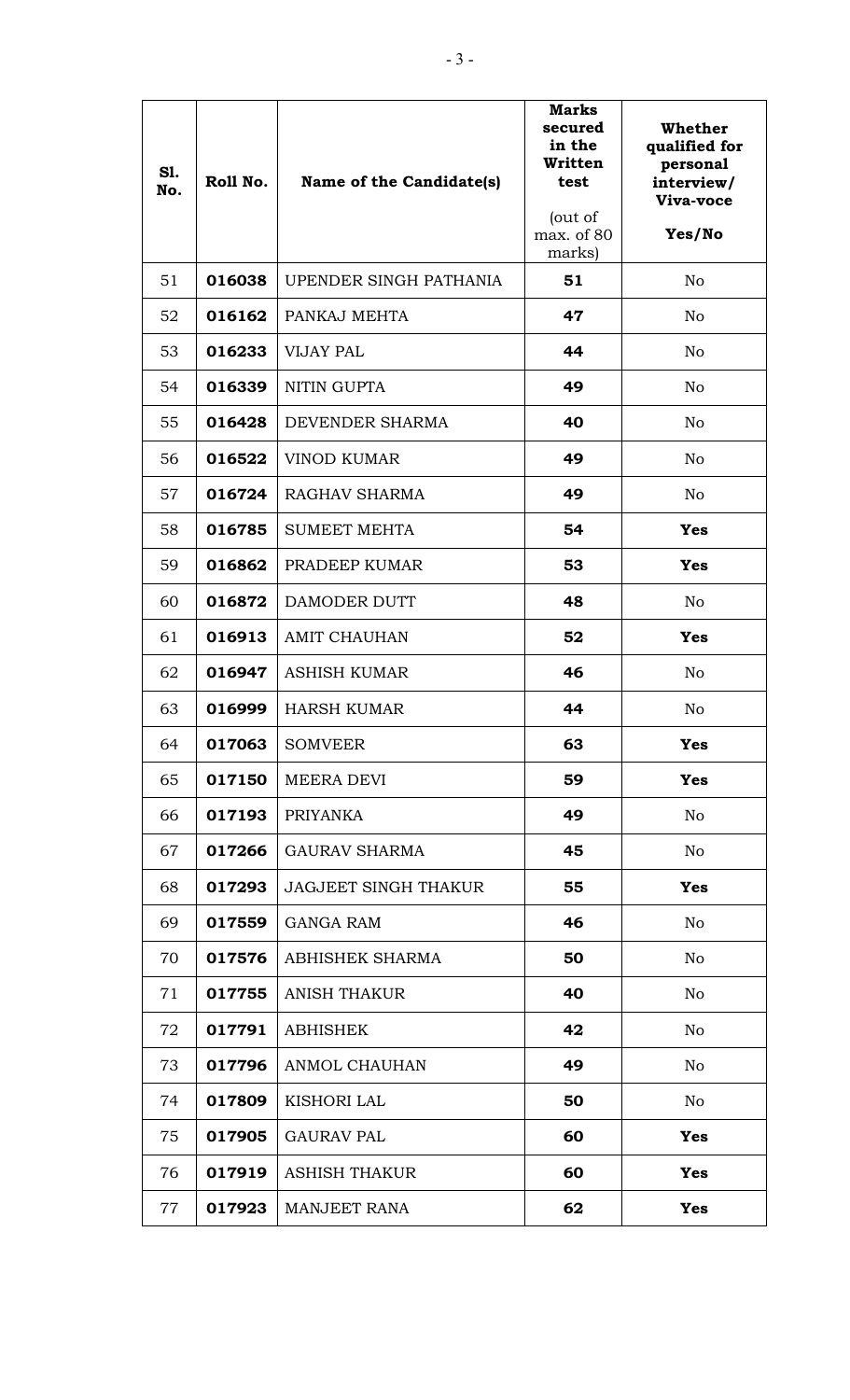| <b>S1.</b><br>No. | Roll No. | Name of the Candidate(s)  | <b>Marks</b><br>secured<br>in the<br>Written<br>test<br>(out of<br>max. of 80<br>marks) | <b>Whether</b><br>qualified for<br>personal<br>interview/<br>Viva-voce<br>Yes/No |
|-------------------|----------|---------------------------|-----------------------------------------------------------------------------------------|----------------------------------------------------------------------------------|
| 78                | 018026   | JITENDER KUMAR SHARMA     | 40                                                                                      | N <sub>o</sub>                                                                   |
| 79                | 018064   | <b>CHANDER KANT</b>       | 53                                                                                      | Yes                                                                              |
| 80                | 018084   | SIDHARTH SHARMA           | 47                                                                                      | N <sub>o</sub>                                                                   |
| 81                | 018470   | <b>SUMIT VERMA</b>        | 36                                                                                      | N <sub>o</sub>                                                                   |
| 82                | 018482   | <b>VIPIN SHARMA</b>       | 41                                                                                      | N <sub>o</sub>                                                                   |
| 83                | 018704   | <b>SUMIT KUMAR</b>        | 42                                                                                      | N <sub>o</sub>                                                                   |
| 84                | 018870   | <b>RAVI KANT</b>          | 43                                                                                      | N <sub>o</sub>                                                                   |
| 85                | 018885   | HEMANT KUMAR BHARDWAJ     | 57                                                                                      | <b>Yes</b>                                                                       |
| 86                | 018902   | PAWAS SHARMA              | 41                                                                                      | N <sub>o</sub>                                                                   |
| 87                | 018982   | ROHAN BAKHIRTA            | 65                                                                                      | <b>Yes</b>                                                                       |
| 88                | 019026   | <b>VIRENDER KUMAR</b>     | 40                                                                                      | N <sub>o</sub>                                                                   |
| 89                | 019136   | <b>VIVEK SINGH SANDHU</b> | 54                                                                                      | <b>Yes</b>                                                                       |
| 90                | 019162   | DHEERAJ KUMAR SHARMA      | 51                                                                                      | No                                                                               |
| 91                | 019303   | <b>JAHNVI SHARMA</b>      | 63                                                                                      | <b>Yes</b>                                                                       |
| 92                | 019368   | DEVANSH MOHAN             | 49                                                                                      | N <sub>o</sub>                                                                   |
| 93                | 019418   | <b>MUNISH KUMAR</b>       | 40                                                                                      | N <sub>o</sub>                                                                   |
| 94                | 019422   | <b>CHETENDER KUMAR</b>    | 51                                                                                      | No                                                                               |
| 95                | 019434   | ARCHNA KAINTHLA           | 54                                                                                      | <b>Yes</b>                                                                       |
| 96                | 019442   | <b>SUSHANT BHAROTA</b>    | 49                                                                                      | N <sub>o</sub>                                                                   |
| 97                | 019542   | UTESH MEHTA               | 54                                                                                      | <b>Yes</b>                                                                       |
| 98                | 019558   | <b>AJAY</b>               | 53                                                                                      | <b>Yes</b>                                                                       |
| 99                | 019732   | DHARMENDER SHARMA         | 57                                                                                      | <b>Yes</b>                                                                       |
| 100               | 019752   | PANKAJ KUMAR              | 57                                                                                      | <b>Yes</b>                                                                       |
| 101               | 019792   | TANVI KATOCH              | 56                                                                                      | <b>Yes</b>                                                                       |
| 102               | 019890   | <b>JYOTI SHARMA</b>       | 50                                                                                      | N <sub>o</sub>                                                                   |
| 103               | 020000   | <b>JITENDER KUMAR</b>     | 52                                                                                      | <b>Yes</b>                                                                       |
| 104               | 020166   | <b>RAHUL THAKUR</b>       | 54                                                                                      | <b>Yes</b>                                                                       |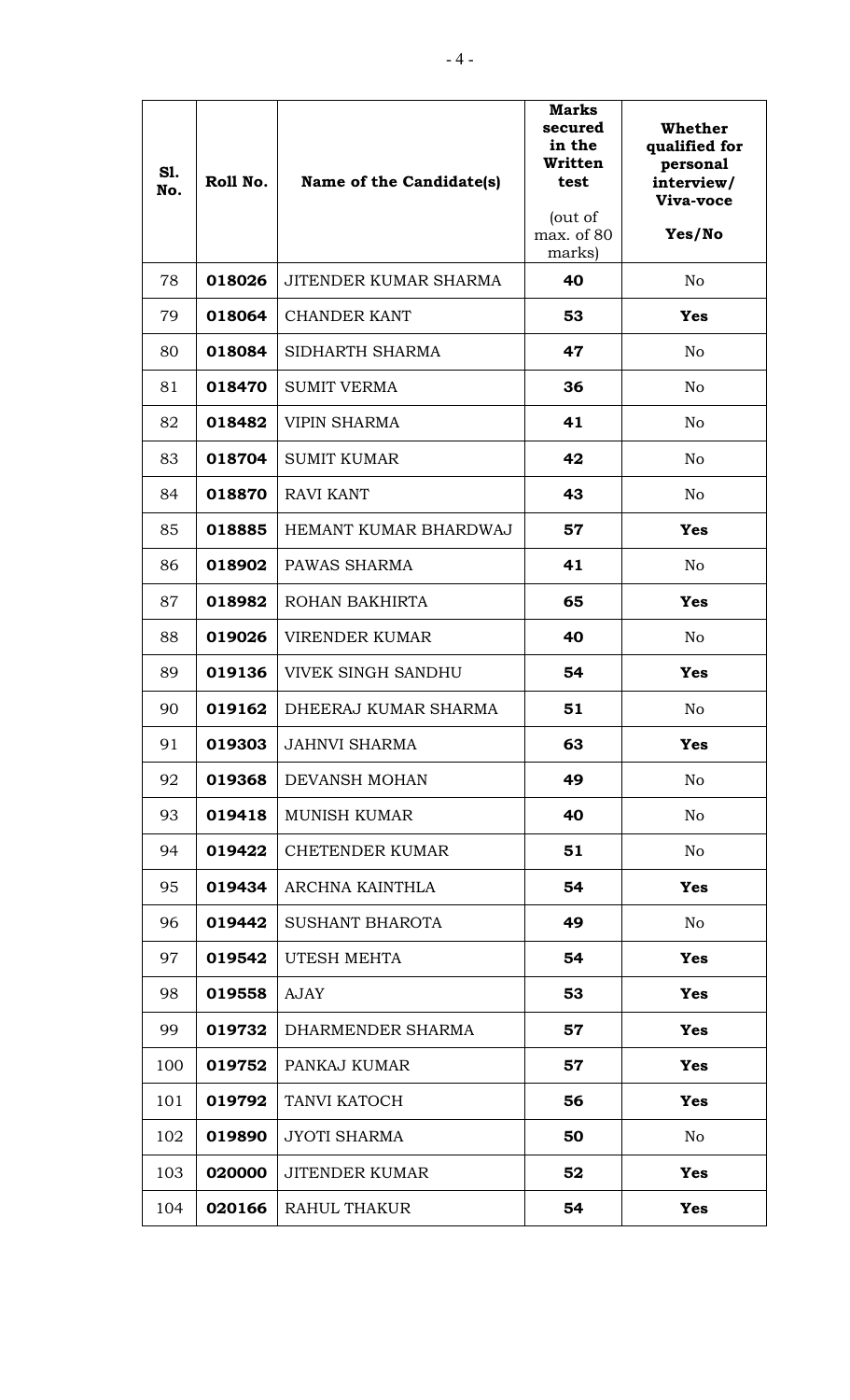| <b>S1.</b><br>No. | Roll No.                            | Name of the Candidate(s)            | <b>Marks</b><br>secured<br>in the<br>Written<br>test<br>(out of<br>max. of 80<br>marks) | Whether<br>qualified for<br>personal<br>interview/<br>Viva-voce<br>Yes/No |  |
|-------------------|-------------------------------------|-------------------------------------|-----------------------------------------------------------------------------------------|---------------------------------------------------------------------------|--|
| 105               | 020220                              | <b>AVINASH THAKUR</b>               | 55                                                                                      | <b>Yes</b>                                                                |  |
| 106               | 020297                              | ROHIT HETTA                         | 60                                                                                      | <b>Yes</b>                                                                |  |
| 107               | 020331                              | <b>KARTIK THAKUR</b>                | 61                                                                                      | <b>Yes</b>                                                                |  |
| 108               | 020633                              | NEERAJ VERMA                        | 52                                                                                      | <b>Yes</b>                                                                |  |
| 109               | 020708                              | AKASH SINGH CHAUHAN                 | 55                                                                                      | <b>Yes</b>                                                                |  |
| 110               | 020721                              | <b>SWATI SHARMA</b>                 | 56                                                                                      | <b>Yes</b>                                                                |  |
| 111               | 020890                              | NAMRATA CHAUHAN                     | 61                                                                                      | <b>Yes</b>                                                                |  |
|                   |                                     | :: Scheduled Caste (SC) Category :: |                                                                                         |                                                                           |  |
| 1                 | 002736                              | ROHIT NARYAL                        | 52                                                                                      | <b>Yes</b>                                                                |  |
| $\overline{2}$    | 003770                              | <b>NITIN KUMAR</b>                  | 61                                                                                      | <b>Yes</b>                                                                |  |
| 3                 | 010665                              | <b>KHEM CHAND</b>                   | 51                                                                                      | N <sub>o</sub>                                                            |  |
| 4                 | 011539                              | RAHUL KUMAR                         | 55                                                                                      | <b>Yes</b>                                                                |  |
| 5                 | 012804                              | <b>VISHAL MAHAWAR</b>               | 57                                                                                      | <b>Yes</b>                                                                |  |
| 6                 | 014055                              | MANPREET SINGH                      | 56                                                                                      | <b>Yes</b>                                                                |  |
| $\overline{7}$    | 015644                              | RAKESH DOGRA                        | 47                                                                                      | N <sub>o</sub>                                                            |  |
| 8                 | 017932                              | <b>AJAY KUMAR</b>                   | 55                                                                                      | <b>Yes</b>                                                                |  |
| 9                 | 018101                              | <b>AJAY VERMA</b>                   | 55                                                                                      | <b>Yes</b>                                                                |  |
| 10                | 018282                              | <b>KRISHAN KUMAR</b>                | 60                                                                                      | <b>Yes</b>                                                                |  |
| 11                | 018956                              | <b>BALBIR SINGH</b>                 | 58                                                                                      | <b>Yes</b>                                                                |  |
| 12                | 019048                              | AJAY KUMAR KASHYAP                  | 50                                                                                      | No                                                                        |  |
| 13                | 019398                              | PARTEEK PIZAR                       | 50                                                                                      | N <sub>o</sub>                                                            |  |
| 14                | 019690                              | <b>AJAY</b>                         | 52                                                                                      | <b>Yes</b>                                                                |  |
| 15                | 020068                              | <b>KIRAN KUMAR</b>                  | 48                                                                                      | No                                                                        |  |
|                   | :: Scheduled Tribe (ST) Category :: |                                     |                                                                                         |                                                                           |  |
| $\mathbf 1$       | 016050                              | DHEERAJ KUMAR                       | 52                                                                                      | <b>Yes</b>                                                                |  |
| 2                 | 019199                              | KULDEEP SINGH                       | 46                                                                                      | No                                                                        |  |
| 3                 | 019500                              | <b>SUMESH KUMAR</b>                 | 53                                                                                      | <b>Yes</b>                                                                |  |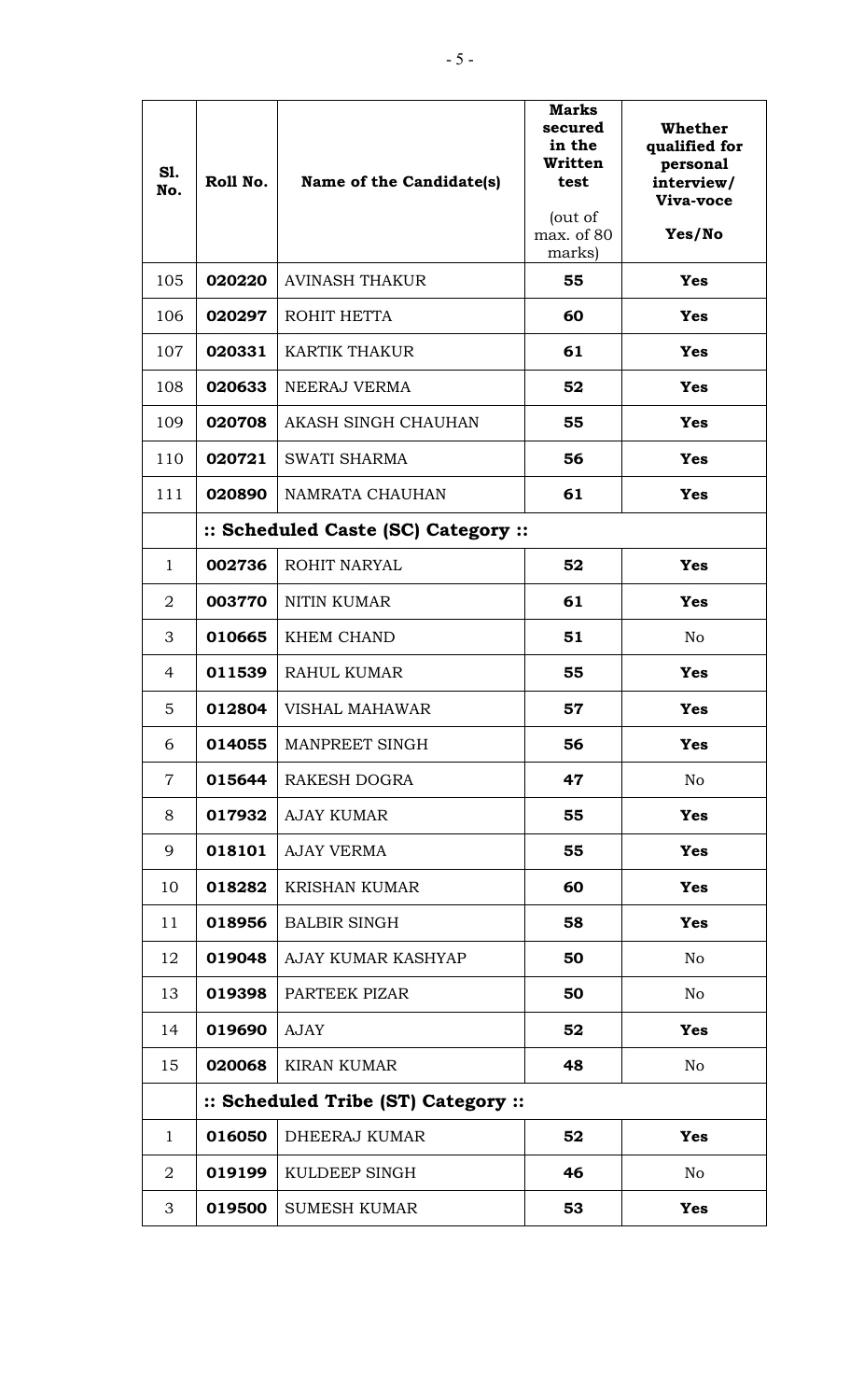| S1.<br>No.     | Roll No. | Name of the Candidate(s)                    | <b>Marks</b><br>secured<br>in the<br>Written<br>test<br>(out of<br>max. of 80<br>marks) | Whether<br>qualified for<br>personal<br>interview/<br>Viva-voce<br>Yes/No |
|----------------|----------|---------------------------------------------|-----------------------------------------------------------------------------------------|---------------------------------------------------------------------------|
| 4              | 020179   | PANKAJ CHAUHAN                              | 55                                                                                      | <b>Yes</b>                                                                |
|                |          | :: Other Backward Classes (OBC) Category :: |                                                                                         |                                                                           |
| $\mathbf{1}$   | 001504   | <b>KARTIK SHARMA</b>                        | 61                                                                                      | <b>Yes</b>                                                                |
| $\overline{2}$ | 002099   | <b>SHALINI KUTHIALA</b>                     | 68                                                                                      | <b>Yes</b>                                                                |
| 3              | 002218   | <b>ASHISH KUMAR</b>                         | 53                                                                                      | <b>Yes</b>                                                                |
| $\overline{4}$ | 002262   | RAHUL CHOUDHARY                             | 40                                                                                      | N <sub>o</sub>                                                            |
| 5              | 002896   | SANDEEP KUMAR KOUNDAL                       | 42                                                                                      | N <sub>o</sub>                                                            |
| 6              | 003333   | PANKAJ KUMAR                                | 48                                                                                      | N <sub>o</sub>                                                            |
| $\overline{7}$ | 003350   | <b>AMRIK SINGH</b>                          | 54                                                                                      | <b>Yes</b>                                                                |
| 8              | 003585   | <b>VINEET KUMAR</b>                         | 54                                                                                      | <b>Yes</b>                                                                |
| 9              | 005742   | <b>VINAY KUMAR</b>                          | 63                                                                                      | <b>Yes</b>                                                                |
| 10             | 006046   | <b>SACHIN PATIAL</b>                        | 50                                                                                      | No                                                                        |
| 11             | 007761   | ANKITA SHARMA                               | 65                                                                                      | <b>Yes</b>                                                                |
| 12             | 009997   | VINOD SHARMA                                | 66                                                                                      | <b>Yes</b>                                                                |
| 13             | 010059   | <b>ANCHAL</b>                               | 60                                                                                      | <b>Yes</b>                                                                |
| 14             | 010110   | <b>SHUBHAM ATTRI</b>                        | 61                                                                                      | <b>Yes</b>                                                                |
| 15             | 010290   | SUDERSHAN BHARDWAJ                          | 47                                                                                      | N <sub>o</sub>                                                            |
| 16             | 010807   | <b>MANIT SHARMA</b>                         | 54                                                                                      | <b>Yes</b>                                                                |
| 17             | 010841   | PANKAJ KUMAR                                | 56                                                                                      | <b>Yes</b>                                                                |
| 18             | 011410   | <b>SUKH CHAYAN</b>                          | 42                                                                                      | N <sub>o</sub>                                                            |
| 19             | 011973   | TAMANNA BHARTI                              | 48                                                                                      | N <sub>o</sub>                                                            |
| 20             | 012729   | <b>BRIJ MOHAN</b>                           | 47                                                                                      | N <sub>o</sub>                                                            |
| 21             | 014452   | RAJNISHA RANI                               | 52                                                                                      | <b>Yes</b>                                                                |
| 22             | 014458   | <b>JASHPREET SINGH</b>                      | 56                                                                                      | <b>Yes</b>                                                                |
| 23             | 017019   | <b>VINISH CHAUDHARY</b>                     | 54                                                                                      | <b>Yes</b>                                                                |
| 24             | 017184   | <b>ANOJ KUMAR</b>                           | 51                                                                                      | <b>Yes</b>                                                                |
| 25             | 019144   | <b>SAUARV CHAUDHARY</b>                     | 49                                                                                      | N <sub>o</sub>                                                            |